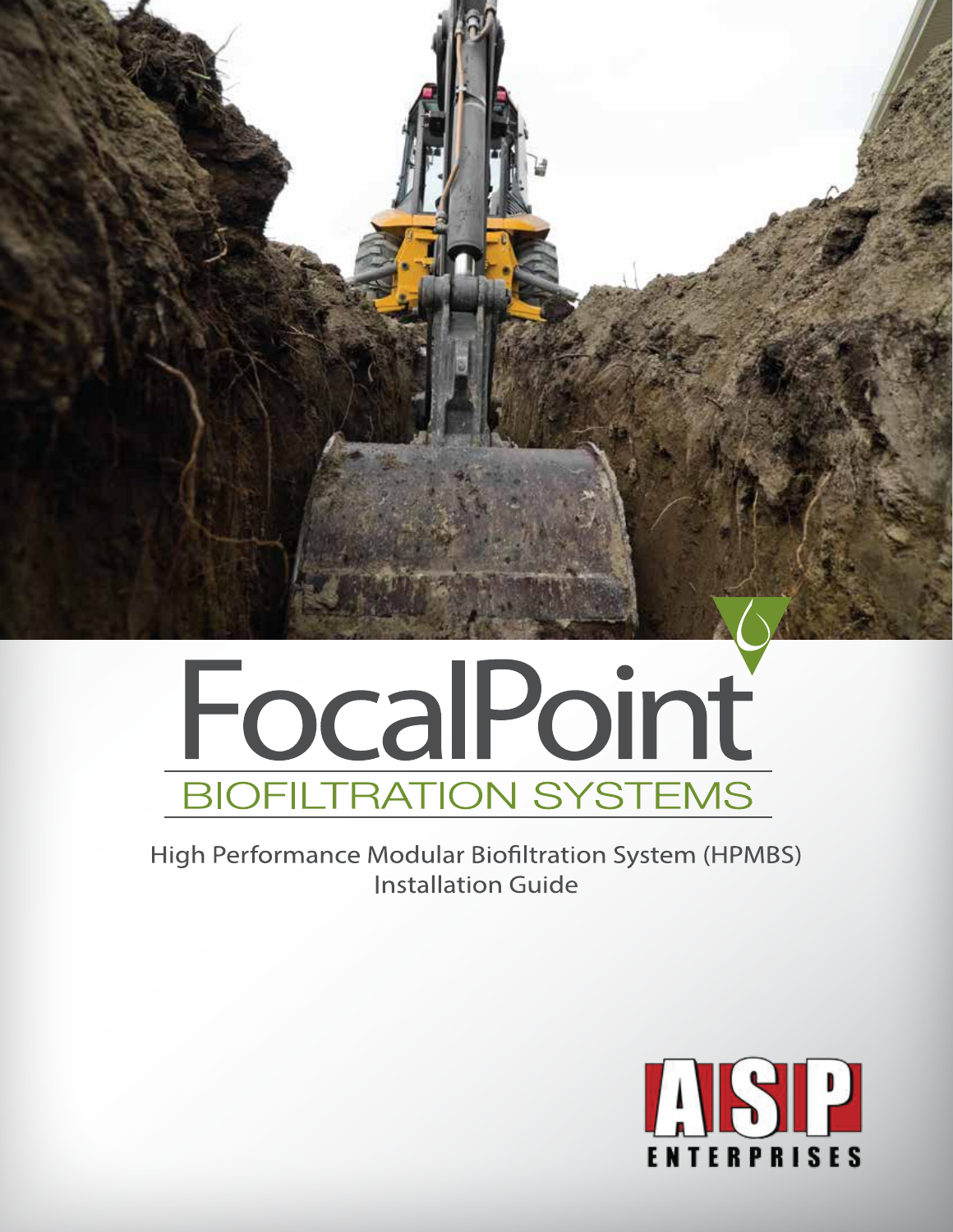

## Summary

FocalPoint High Performance Modular Biofiltration System (HPMBS) is a scalable biofiltration system which combines the efficiency of high flow rate engineered soils with the durability and modularity of an open cell underdrain/storage/infiltration system.

The following contents of this Installation Guide are the necessary steps required for FocalPoint HPMBS installation, and activation. In this guide you'll find detailed chapters with corresponding photos for each step, to improve ease of installation and your profitability on the project. You'll be advised about specific steps which require extra attention.

## *ALL STEPS MUST BE COMPLETED IN THE ORDER OUTLINED TO ENSURE A SUCCESSFUL FOCALPOINT INSTALLATION AND ACTIVATION.*

## Table of Contents

- **General Notes**
- **Pre-Construction Checklist**
- **1. Assemble Modular Drain**
- 2. Excavate
- 3. Prepare Base
- 4. Place Geotextile Envelope
- 5. Install Modular Underdrain
- 6. Install Inspection/Maintenance Port(s)
- 7. Install Microgrid Mesh
- 8. Backfill Sides & Top with Bridging Aggregate
- **9. Place High Performance Biofiltration Soil**
- 10. Place & Fill Gabion (If Specified)
- **11. Protect the System to be Activated Later**
- 12. Activate the System *(REQUIRED)*
- 13. Plantings & Mulch
- 14. Performance Verification

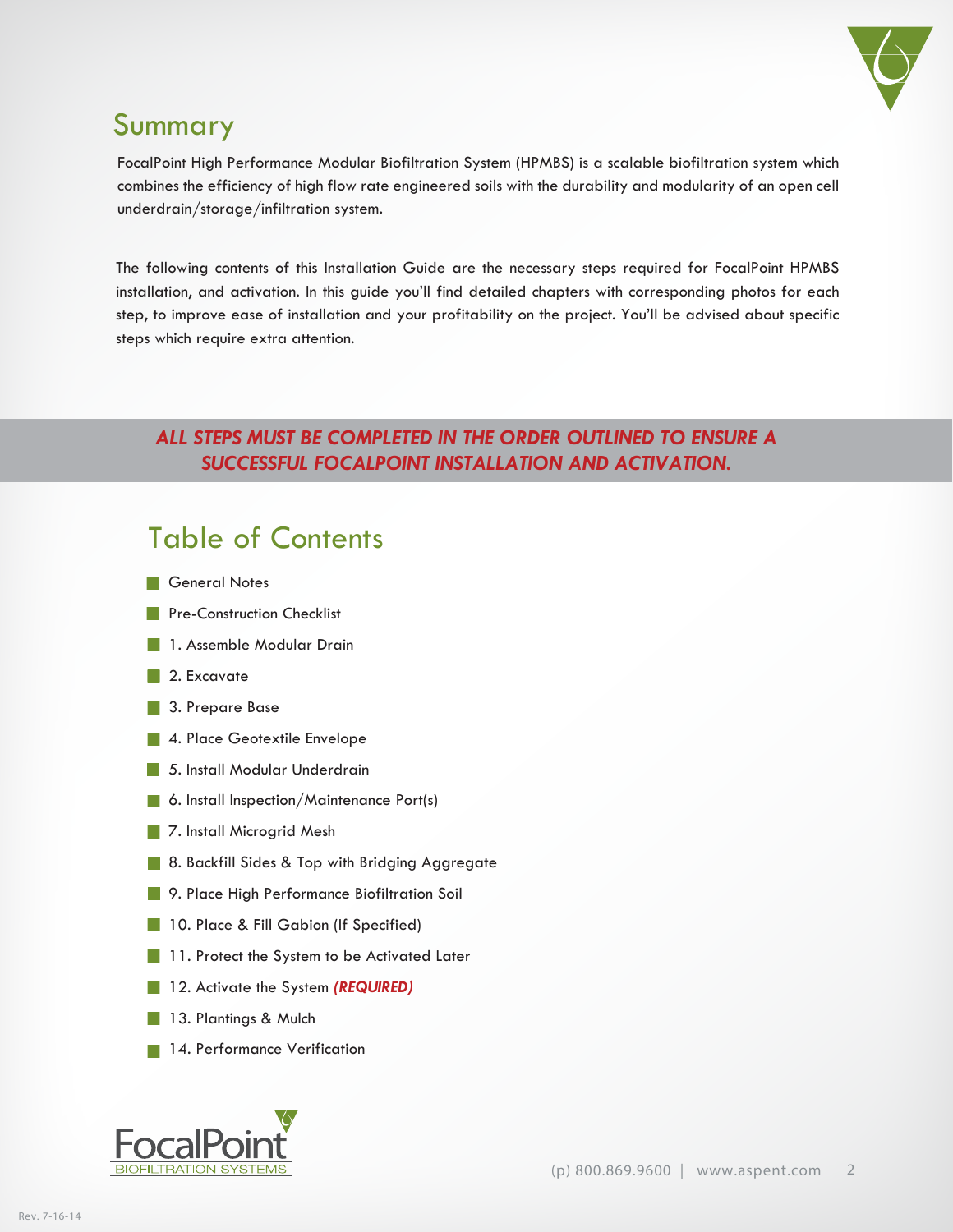## General Notes

Be sure to contact your local Convergent Water Technologies Value Added Reseller (VAR) at least two weeks prior to installation. We will provide you with onsite installation support AT NO CHARGE in order to facilitate a successful installation.

All pictures, illustrations and instructions have been included to guide you through a typical installation. The approved engineering drawing should ALWAYS take precedence over these instructions.

It is advised that the FocalPoint HPMBS be installed after site stabilization, or when other landscaping is being done. The components of the FocalPoint system include an engineered, high-flow media that must be protected from site erosion and sediment. The easiest way to prevent this is to not install it until the final phase of construction.

However, if it is necessary that the system be installed prior to final stabilization, this guide provides instructions for our 'cap & seal' procedure that will protect the integrity of the system until activation is deemed appropriate (i.e., after the site is at least 90% stabilized). Failure to adequately protect the system will result in premature contamination and possible system failure.

Throughout this document you will see three types of notes:

*TIP: Ideas to improve your efficiency and profitability on the installation IMPORTANT: Steps that require extra attention WARNING: Critical issues that MUST be handled correctly to ensure a successful installation* 

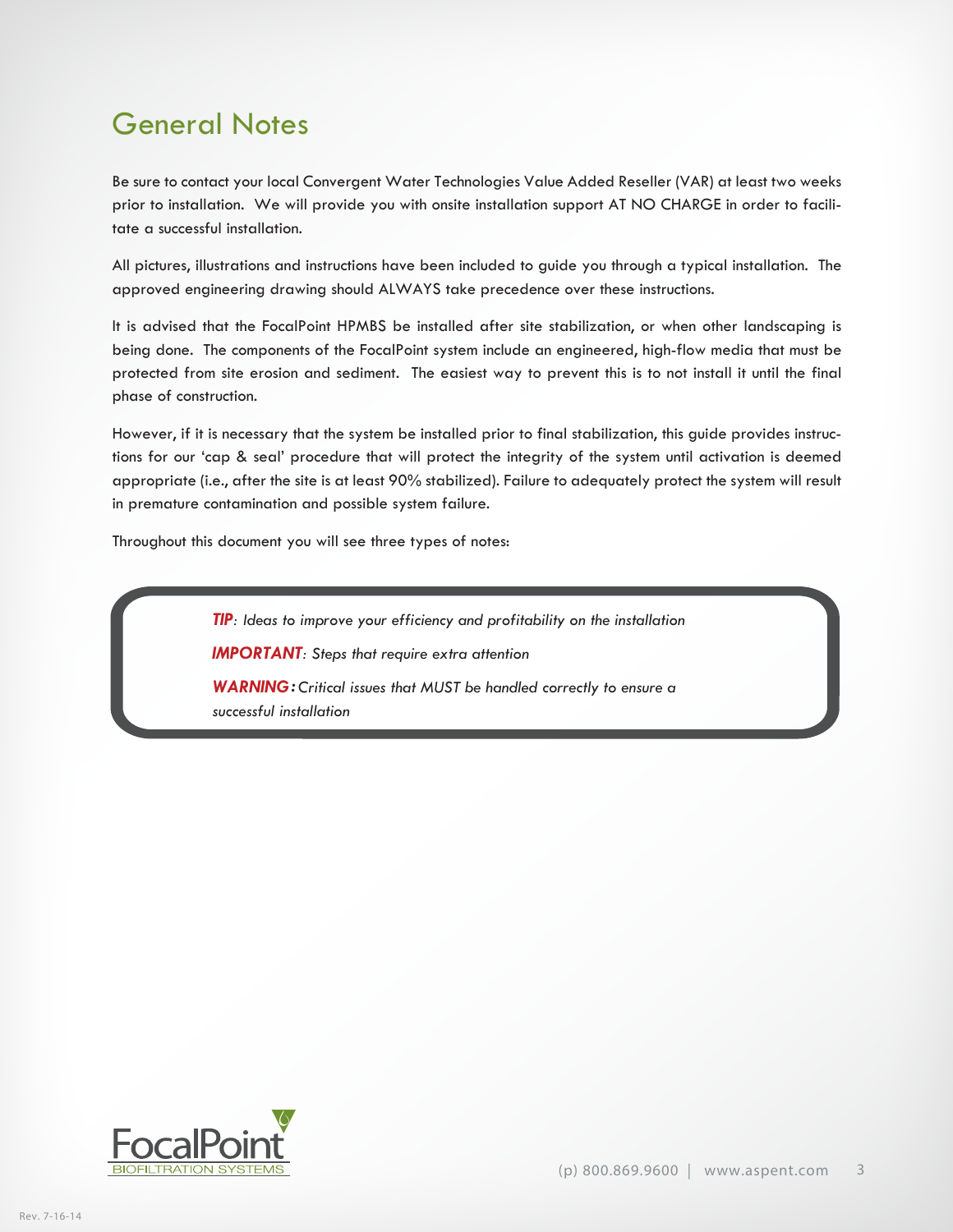

## Pre-Construction Checklist

#### **TOOLS YOU WILL NEED:**

- **Laser or Transit**
- Measuring Tape (Long enough to mark FocalPoint HPMBS footprint)
- **Razor Knife**
- Screw Driver / Nut Driver Set
- String Line
- **Marking Paint**
- Reciprocating Saw (To cut Inspection & Maintenance Port and Receiving Holes)
- Dead Blow Mallet
- Worktable  $(3/4"$  plywood placed on saw horses works well)
- Hog Ring Gun and Rings for Gabion (if specified)
- Level
- Torch (etc) to "weld" geotextile for 'cap & seal' step

#### **MATERIALS YOU WILL NEED:**

- **Modular Underdrain Panels**
- **8oz Non-Woven Geotextile to line excavation**
- **Microgrid Mesh**
- Washed Bridging Stone (Typically  $3/8$ "  $1/2$ " pea gravel)
- **High Flow Biofiltration Media**
- Base Material (95% compactable angular stone ( $\frac{1}{2}$ " 1 $\frac{1}{2}$ ") or coarse sand
- Pipe Boot Kits (If not using kits, you will need duct tape and a stainless steel band clamp for each inlet and outlet pipe, and for each inspection or maintenance port.)
- **Pipe for Inspection and Maintenance Ports (Typically 6" or 12" SCH 40 PVC)**
- **Pipe Cap & Serialized FocalPoint Identification Cover**
- Gabion basket(s) or other energy dissipation device (If Specified)
- **Rock (For Gabions or Flow Dissipation, if Specified)**
- **Aged, Double Shredded Hardwood Bark Mulch, which has been screened to remove fines**
- 10-33mm EPDM, or other impermeable material sized to cover the surface of the media bed, if the system will not be immediately activated.

#### **EQUIPMENT YOU WILL NEED:**

- **Forklift and other equipment/tools needed to unload box truck**
- Walk behind trench roller (plate compactor may also work)

Note: This list does not include equipment or tools needed to excavate or level the floor of the excavation

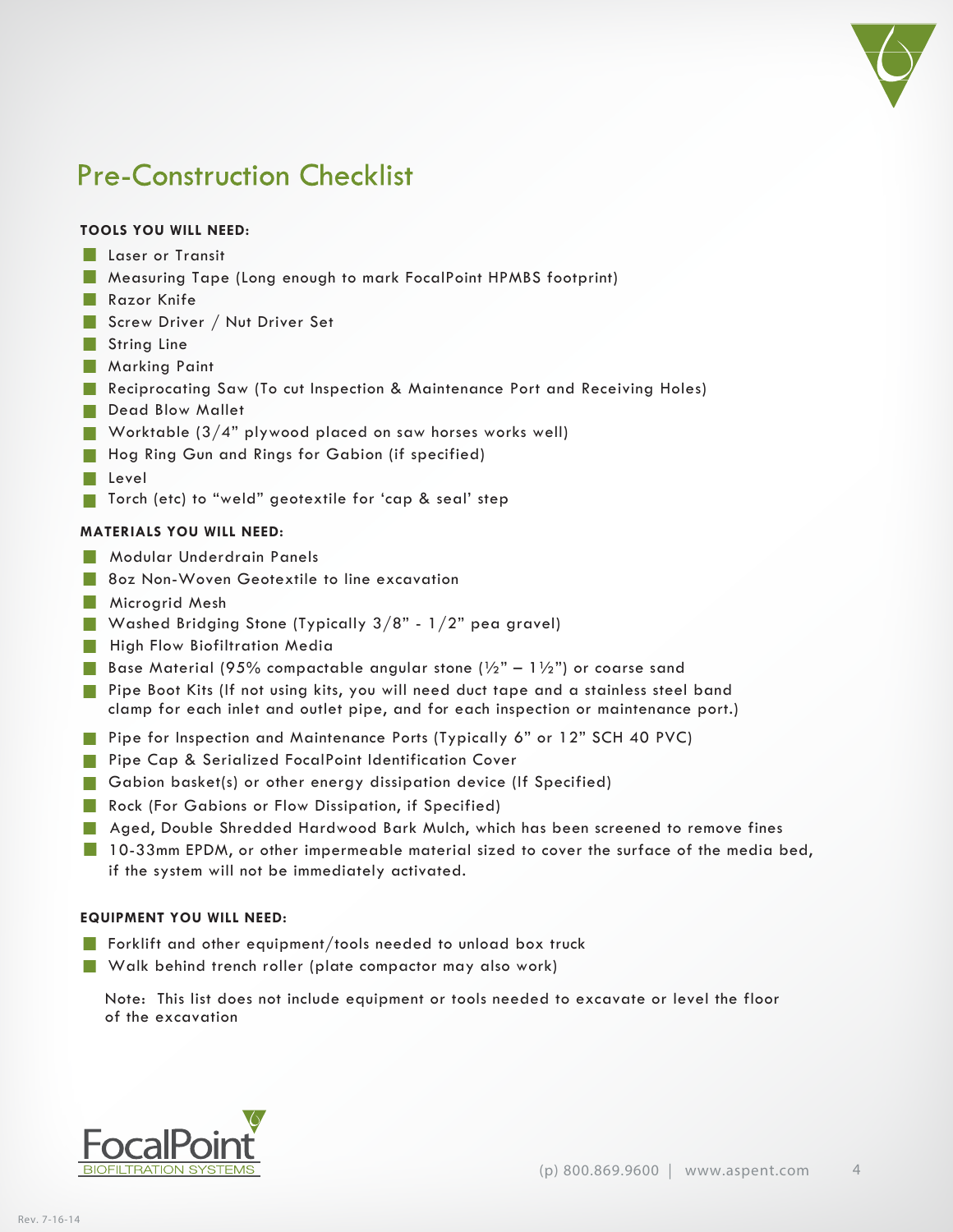



### ASSEMBLE MODULAR UNDERDRAIN

If Modular Underdrain units arrive on your project in flat panels they will need to be assembled on-site. Assembling the units should take 2-3 minutes per module. This is a conservative estimate used to approximate the total man hours needed for assembly. The estimate includes the workers doing the assembly as well as material handling people to keep the assembly workers moving.

Figure 1: Attach small plates at locations marked in red. The holes to be used for the middle panels are centered on an "X"



| Unit  | Mini        | Single      | Double      | Triple      | Quadruple      | Penta                |
|-------|-------------|-------------|-------------|-------------|----------------|----------------------|
| Timeˈ | 2-3 minutes | 2-3 minutes | 4-6 minutes | 6-9 minutes | $8-12$ minutes | $10 - 15$<br>minutes |

*Assembly Instructions – following the drawings in Fig. 2:* Connect four small panels (B) into one large panel (A) using the short pegs (not the long pegs). Attach small panels onto the large panel at the locations marked in red on Fig. 1. Do NOT use the row of pin holes directly in the center or the two interior rows nearest the edges, as marked in red on Fig. 1.

Next, working from one end to the other, attach a second large plate (A) on the opposite side of the first.

Once the top and bottom large plates are attached, two more side plates (A) are attached to complete the sides of the Modular Underdrain unit. The picture in figure 2 shows is a SINGLE MINI Modular Underdrain. A single modular underdrain unit will be assembled in the same manner.

To build a DOUBLE unit (or larger), follow the directions above, starting at "Assembly Instructions:" using the top of the existing unit as the large plate. Bottom of the next module.





Figure 2: Follow these steps to assemble the underdrain units Figure 3: Assembling on site during excavation will increase speed once the excavation is completed

**TIP:** To increase the speed of the installation, many contractors choose to assemble the Modular Underdrain units prior to or during excavation (Step 2) and base preparation (Step 3) (Fig. 3). Other contractors wait until these steps are completed and then perform the assembly IN THE EXCAVATION allowing completed units to be placed into their final location as they are assembled. Consider which option will work best for your project.

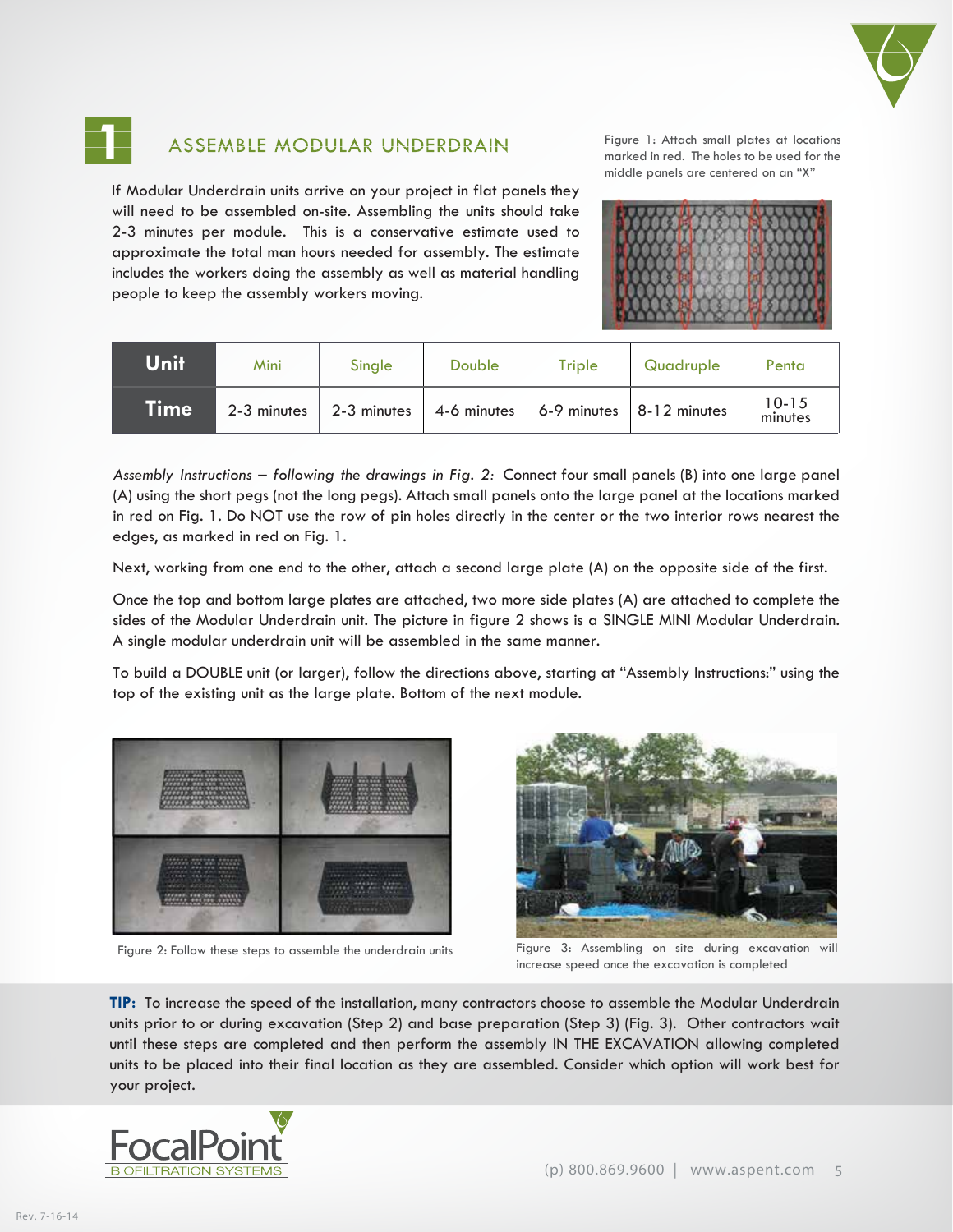

## EXCAVATE

Excavate the designated area according to plans. Typical excavations should include:

- **One foot perimeter around underdrain modules to** allow for proper compaction of backfill
- **Enough depth to accommodate a minimum 3" base** (if required) below the underdrain modules

Level the bottom of the excavation (Fig. 4) as shown on plans. Most excavations have a flat bottom while some will slightly slope toward the outlet pipe.



Figure 4: Excavation according to plans, following all governmental regulations

Prepare the subgrade according to plans. This could require compaction for stability or prohibit compaction to promote infiltration.

If the subgrade is pumping or appears excessively soft, the design engineer should be consulted for advice. In many cases a stabilization geotextile and 6" of compactable material that drains well will be sufficient to amend the bearing capacity of the soil.



**2** 

### PREPARE BASE

Standing water in the excavation will prevent proper base preparation and must be removed, if present. In regions with sandy soils meeting the requirements noted and where the subgrade elevation is above the groundwater table, imported base materials may not be needed.

#### Base materials must be:

| <b>Compaction</b>    | 95% Compaction (If infiltration is not a primary goal)                                         |  |  |
|----------------------|------------------------------------------------------------------------------------------------|--|--|
| <b>Shape</b>         | Angular                                                                                        |  |  |
| <b>Size</b>          | Not larger than 1.5" in diameter                                                               |  |  |
| <b>Consistency</b>   | Free of lumps, debris, and sharp objects that could cut geotextile                             |  |  |
| <b>Applicability</b> | Stone or coarse sand is acceptable if it meets requirements;<br>In no case shall clays be used |  |  |

#### *Grade and level base as shown on plans.*





**TIP:** Creating a smooth, level platform will allow for faster installation of Modular Underdrain, as units will fit together evenly, eliminating detail work that can delay your progress (Figure 5)

Figure 5: Base must be smooth to ensure units fit together without gaps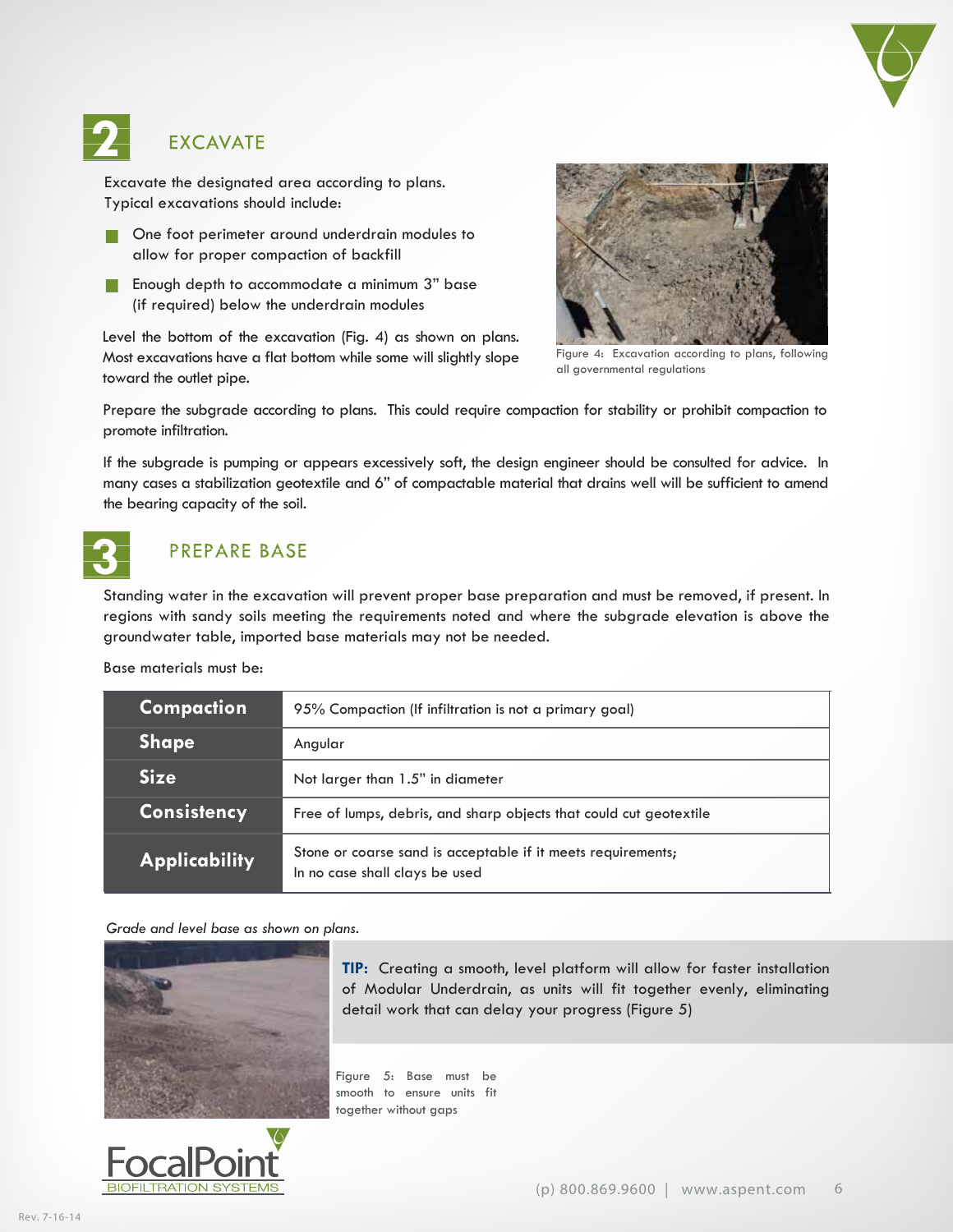

## PLACE GEOTEXTILE ENVELOPE

Geotextile will be required on all FocalPoint HPMBS installations to separate the surrounding in-situ soils from the FocalPoint System. Check your plans to ensure that geotextile is to line your entire excavation, or will only be placed on the sides (if infiltration is a primary goal).

Cut full-width strips of Geotextile to the proper length and place them over the base and up the sides of the excavation, covering the floor and beyond walls of the excavation. This will be important in fulfilling step 11.

> **IMPORTANT:** Allow enough geotextile to wrap the top of the system. This will aid in protecting the system until the site is completely stabilized and ready for activation.

Geotextiles are flammable. No smoking should be permitted on the geotextile.

Adjacent panels of material should be overlapped by 12" or more, as shown on the plans (Fig. 6).

Use pins, staples, sandbags or other ballast to hold the geotextile in place, preventing it from blowing or sliding out of position.

**TIP:** A prefabricated geotextile envelopes are available for smaller systems. This helps cut down waste and speeds up the installation process (Fig.7)



Figure 6: Roll out geotextile cut to fit the excavation in order to keep in-situ soils from migrating into the FocalPoint System. Geotextile strips must be cut generously in order to cover entire excavation on completion of the installation.



**4** 

### INSTALL MODULAR UNDERDRAIN

Determine the starting location. It is often helpful to use an inlet or outlet pipe to guide you. Using a string line, establish two adjacent edges of the Modular Underdrain footprint. Ensure that your corner is square. Mark these two edges with marking paint and remove the string line (Fig. 8).

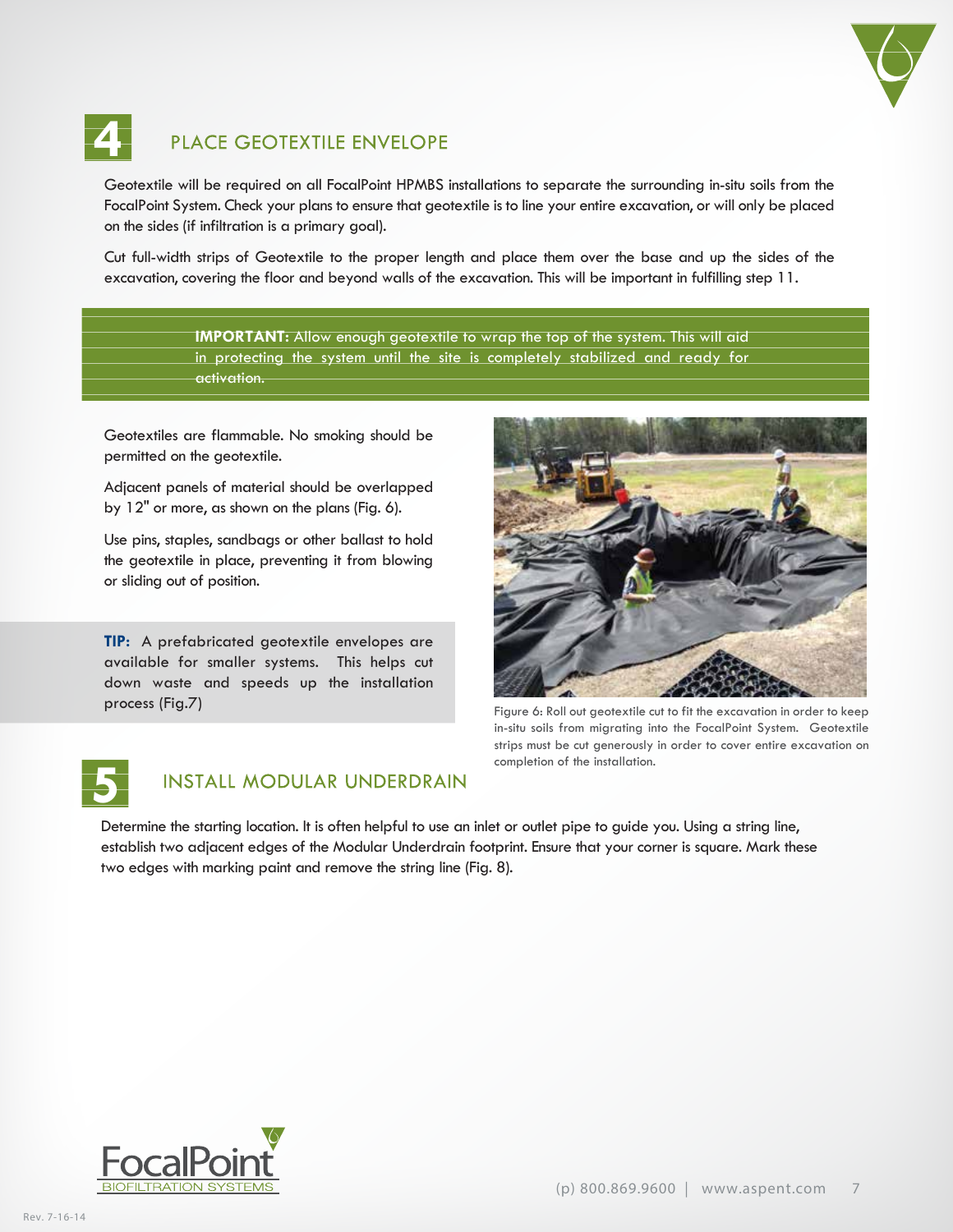



### **5** INSTALL MODULAR UNDERDRAIN *continued*

Begin placing Modular Underdrain in the corner of the marked area. Do NOT place units on their sides, as this will void the warranty. Check your plans to ensure correct orientation of the Modular Underdrain (Fig. 9).

Check the plans to ensure the Modular Underdrain is running in the correct direction (North/South vs. East/West) to match the footprint shown.



Figure 9: Make sure the tanks are oriented properly in the excavation.



Figure 8: Place modular underdrain in specified configuration within geotextile envelope.



Figure 9A: Minor Variations (less than width of top plate) in tank height are acceptable

Modular Underdrain units should fit together evenly. Minor gaps between units  $( $\frac{1}{2}$ )$  or variations in the height of the units  $(<$  $\frac{1}{2}$ ") are acceptable (Fig. 9A), but reasonable efforts should be made to minimize these variations. Minor gaps will be eliminated during compaction of side backfill material.

No lateral connections between adjacent underdrains modules are required.

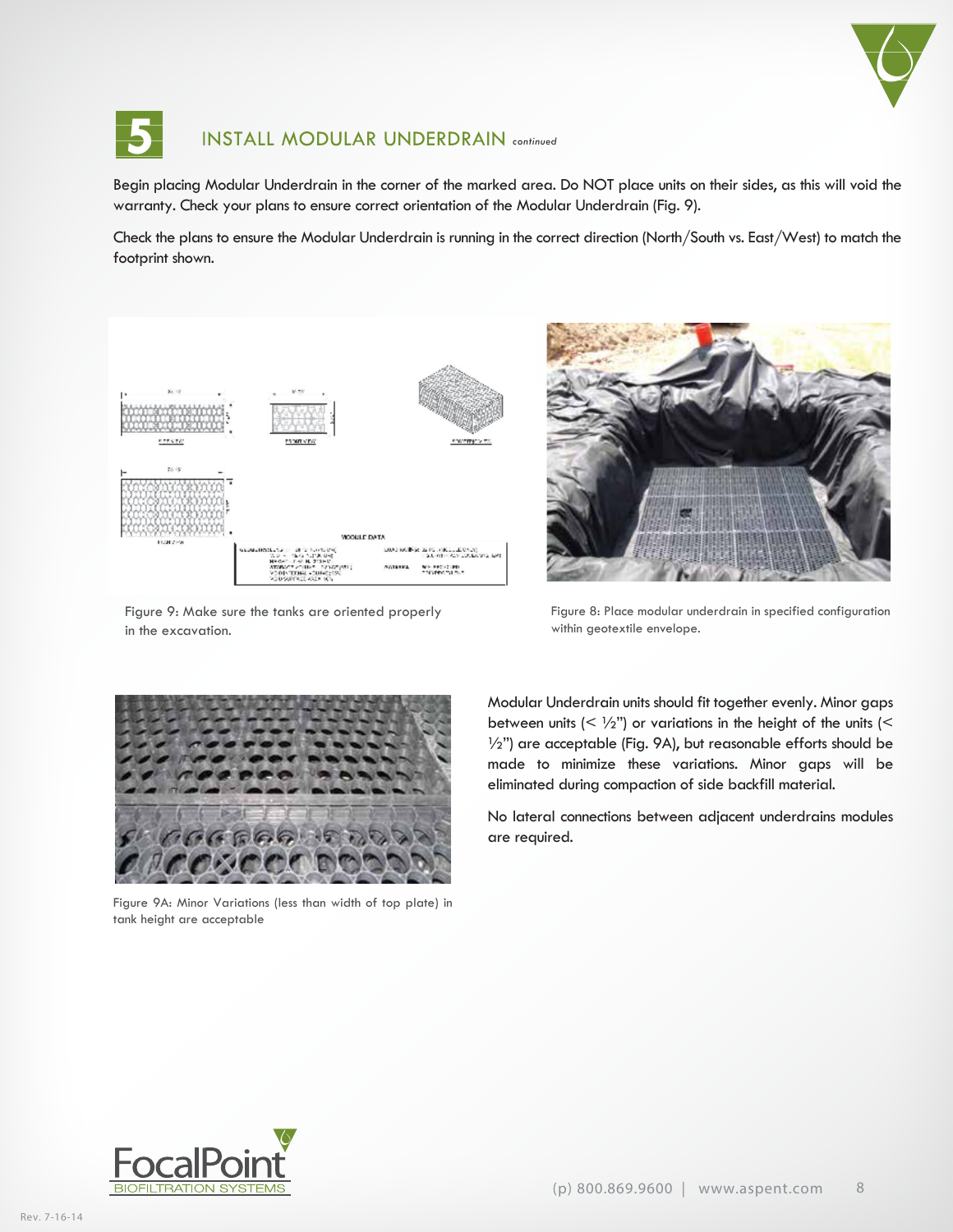

## **6** INSTALL INSPECTION/MAINTENANCE PORTS

All ports should be made from pipe long enough to extend from the bottom of the Modular Underdrain to a point slightly above finished grade of the FocalPoint HPMBS. Taller is better, as the pipes can be trimmed on completion of the system installation. They are typically Schedule 40 PVC pipe, but can be formed from other types of pipe, as well.



Figure 11: 8" slots cut in to bottom of inspection port caps

Identify the location of all ports as specified on the approved drawings and remove the Underdrain Module(s) which will receive the port from each location.

Cut the pipe to length, leaving enough excess to trim the top when final grade is reached.

Cut several horizontal slots in the pipe starting at the bottom (Fig. 11). Slots should extend as high as the height of the lowest underdrain module being used. No perforations or slots should be visible above the top of the Modular Underdrain once the port is in place.

Using a reciprocating saw, cut the horizontal underdrain module plates in the center, between the two internal vertical plates, to receive the port (Fig. 12). Cut the openings for a tight fit around the port pipe. If the pipe specified will not fit between the two interior plates, one or both plates may be moved to the outer connection locations on the large plate . All horizontally oriented plates will need to be cut EXCEPT FOR THE BOTTOM PLATE. In total you will need to cut:

| Unit             | Cut      |  |
|------------------|----------|--|
| Mini &<br>Single | 1 plate  |  |
| Double           | 2 plates |  |
| <b>Triple</b>    | 3 plates |  |
| Quadruple        | 4 plates |  |
| Penta            | 5 plates |  |

**TIP:** If the location of the inspection ports is not shown on your plans, use a single inspection port located in the middle of the underdrain field. Install a port for every X sf of the underdrain system

**IMPORTANT:** Do not over-cut the Modular Underdrain plates. Minimize the gaps between the pipe and the Modular Underdrain plates. This is particularly important with the top plate.

For all units larger than a Single or Mini Underdrain Module, you will need to disassemble the Underdrain module in order to cut the interior horizontal plates. Reassemble the Underdrain Module when cutting is completed, and replace the Underdrain Module into the proper location.

**TIP:** If using Prefabricated Pipe Boot Kits, install them onto the pipe now, leaving the band clamps loose so that final adjustments may be made in Step 7.

#### Install the pipe into the Underdrain Modules.

Place the port pipe with pre-cut slots into hole. (Fig. 13). Be sure to cut the top of the pipe so that once the FocalPoint HPMBS Inspection Port Cap is placed onto the top of the pipe, the top of the Inspection Port Cap will be flush with or just above the finished grade. Once the pipe is in place, put the FocalPoint inspection port Cap or a temporary cap on the port to prevent debris from entering the system during backfill procedures (Fig. 14).



Figure 12: Cut 6" Hole into top panel of underdrain module to accommodate 6" pipe



Figure 13: Place inspection port into underdrain module



Figure 14: Cut inspection port to appropriate height stated on plans. Seal the opening on top of the pipe with the FocalPoint Inspection Port Cap or temporary lid

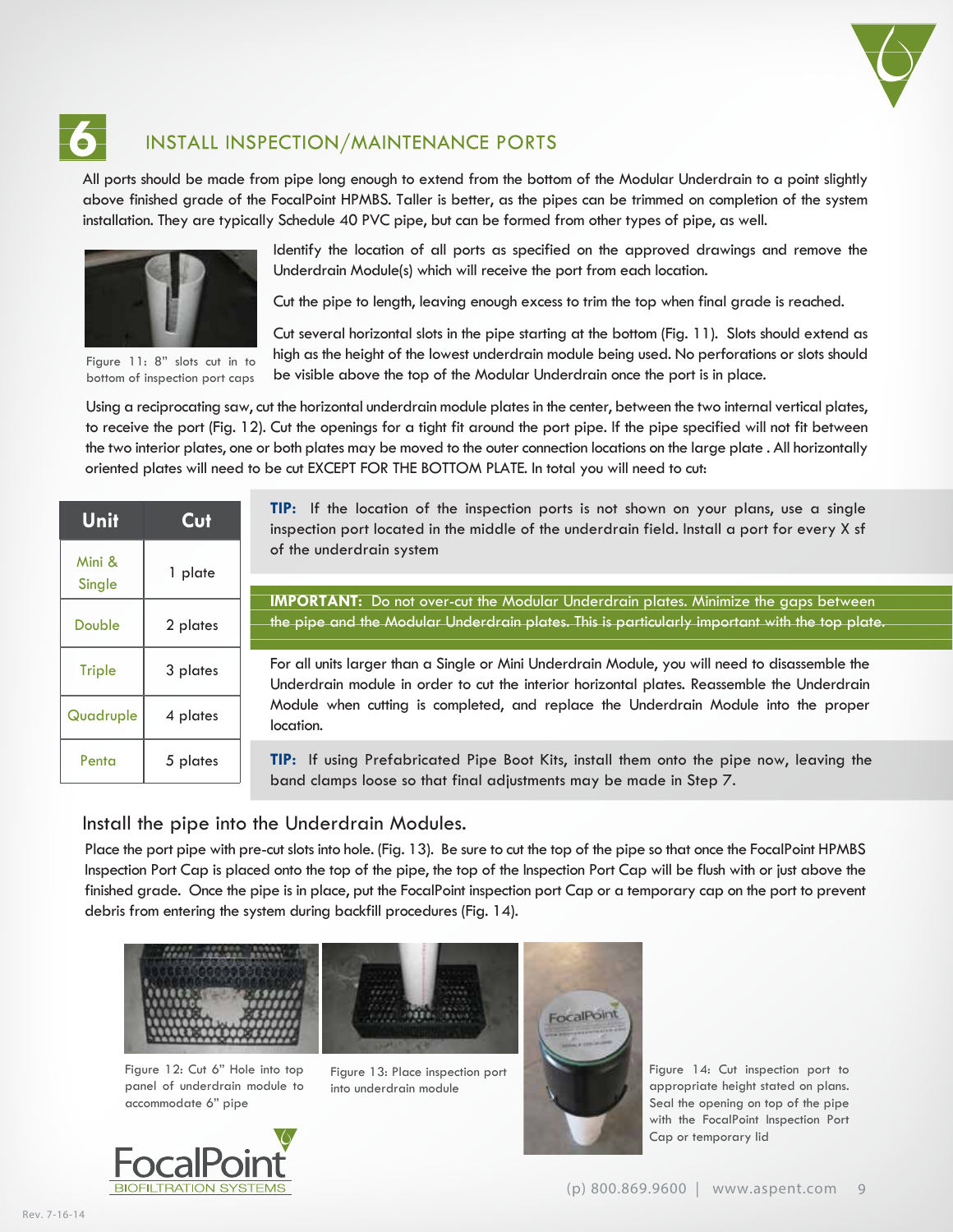



## **7** INSTALL MICROGRID MESH

Clean off any debris that may be lying on top of the exposed geotextile around the perimeter of the Modular Underdrain.

Cut strips of Microgrid Mesh to fit over the top and down both sides of the modular underdrain system. Adjacent strips of Mesh should overlap at least 12" or as shown on plans. Use rock bags or other ballast to temporarily secure overlaps (Fig. 15).

Where Modular underdrain intersects an Inspection or Maintenance Port, cut an "X" into the geotextile and pull it over the pipe. The flaps of the "X" should point AWAY from the Modular Underdrain (Fig. 16). Use stainless steel band clamp to seal the flaps to the pipe, being careful not to leave gaps that will allow bridging stone to enter the underdrain.



Figure 15 (Above): 12" overlap of Biaxial Mesh on top of underdrain module

**IMPORTANT:** Take special care with Inside Corners on the footprint of the system. Cut Microgrid Mesh as needed to ensure that it lays flat against the Modular Underdrain. Use additional pieces to seal the corner and any cuts that are made (12" overlap).



Fold Mesh for outside corners similar to sheets on a bed, and lay excess material flat against Modular Underdrain. Leave corners loose to avoid creating weak spots in the material. Temporarily secure excess fabric with duct tape (Fig. 17 left).



Figure 16 (Below): Cut an "X" into Biaxial Mesh to accommodate pipe penetration

**TIP:** If using Prefabricated Pipe Boot Kits, install them onto the Inlet and Outlet Pipes, leaving the band clamps loose so that final adjustments may be made.

Figure 17: fold corners flat against the tank

### Connect Inlet & Outlet Pipes

Where the inlet and outlet pipes connect to an underdrain module or exits the excavation, cut an "X" into the Microgrid Mesh or geotextile so that the pipe runs through the Microgrid and makes DIRECT contact with the underdrain module (Fig: 18). Pull the flaps of the "X" cut over the pipe so that the flaps of the "X" point AWAY from underdrain module. Use a stainless steel band clamp to seal the flaps to the pipe, being careful not to leave gaps that will allow bridging stone to enter the underdrain.





Figure 18: Cut "X" in Biaxial Mesh and Geotextile to accommodate outlet pipes and seal with stainless steel band clamps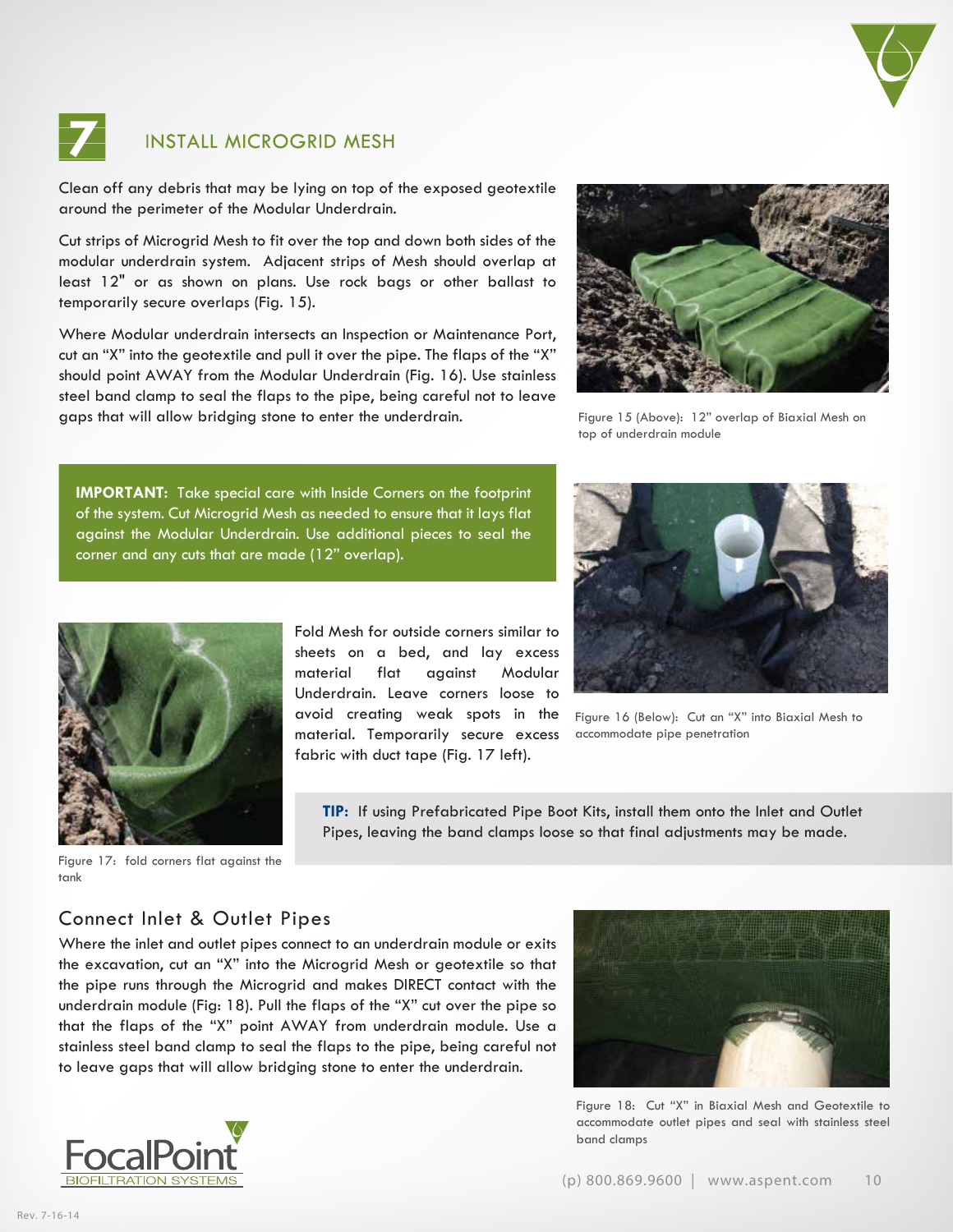

## BACKFILL SIDES & TOP WITH PEAGRAVEL

Backfill bridging stone material around perimeter of the underdrain modules, distributing the material evenly to prevent shoving of the underdrain modules.

Use a trench roller, plate compactor, or hand tamper to compact backfill. When using taller underdrain modules, this placement and compaction should be done in 12" lifts.

Continue placing and compacting backfill around underdrain modules until the bridging stone reaches the top of the underdrain modules. Once bridging stone is level with the top of the underdrain, place 6" of bridging stone (or as specified) on top of underdrain modules (Fig 20).





Figure 19: Compaction of side is critical in order to keep soils from settling around the tank.

Figure 20 (Above): Place 6" of bridging stone on top of Microgrid Mesh

Figure 21 (Right): Use Inspection Port as marker for bridging stone depth

#### **9** PLACE HIGH PERFORMANCE BIOFILTRATION SOILS

Level bridging stone and, place 6" of high flow media on top. Use marked stakes to ensure elevations. Once 6" of media has been placed, set Gabions (if applicable). Once Gabions have been installed, continue placing media until it is at the specified depth, (typically 18"). The top of the media should be 6" below the top of the gabion wall (if specified).

**TIP:** Before you place bridging stone use your inspection port to mark the different levels of fill as specified (Figure 20)

WARNING High Flow Media is a highly engineered soil - do not mix media with any other site, fill or excavated soils.



Figure 22: Place biofiltration soils, being careful not to mix with any other site soils, to specified depth



Figure 23: Level Soils once they are filled to specified depth

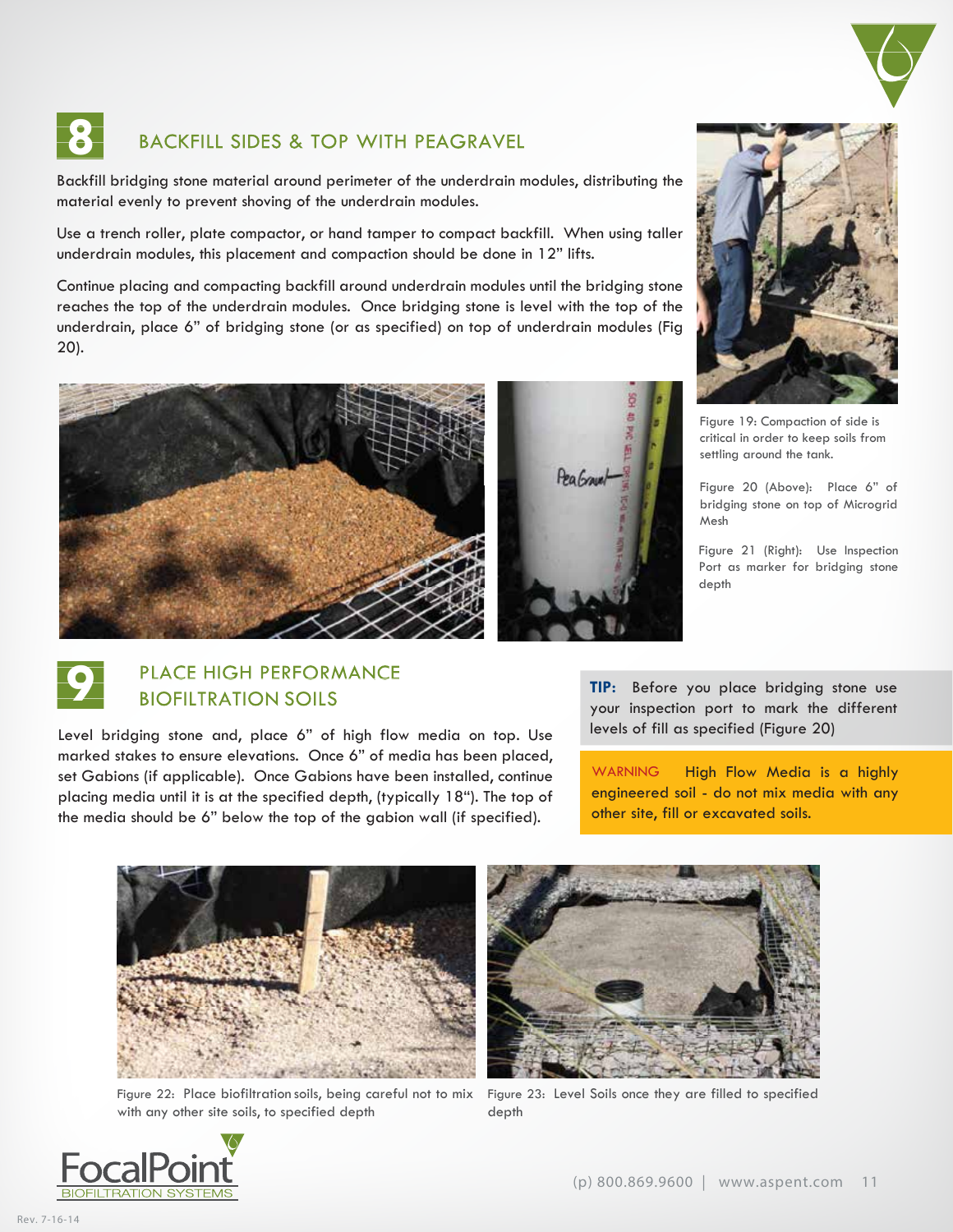



### **10** PLACE & FILL GABION (IF SPECIFIED)

(If gabion surround or leading edge is not specified continue to step 11)

Gabions are an optional feature that may not be included on your installation. If they are not included, skip this step and proceed to Step 11.

The gabion baskets are 12" tall. The interior dimensions of the gabion baskets needs to be equal to the exterior diameter of the underdrain unless specified otherwise. The top of the gabion should rise 6" above the top of the high flow media and 3" above the bark mulch.

Place a geotextile separation barrier between the gabion and existing site soils as well as the gabion and media so that soil will not migrate into the rock creating a void. (Figure 24).

Once the gabion baskets are placed, overfill the gabions with 3" x 5" washed bull rock, or other specified material Once filled, seal the baskets with hog rings placed every three inches so that rock cannot be removed.



Figure 24: Place gabion wall so that it is square and level



Figure 25: Overfill rock into gabion and seal tight to prevent sagging. Rock will settle over time.



#### Figure 26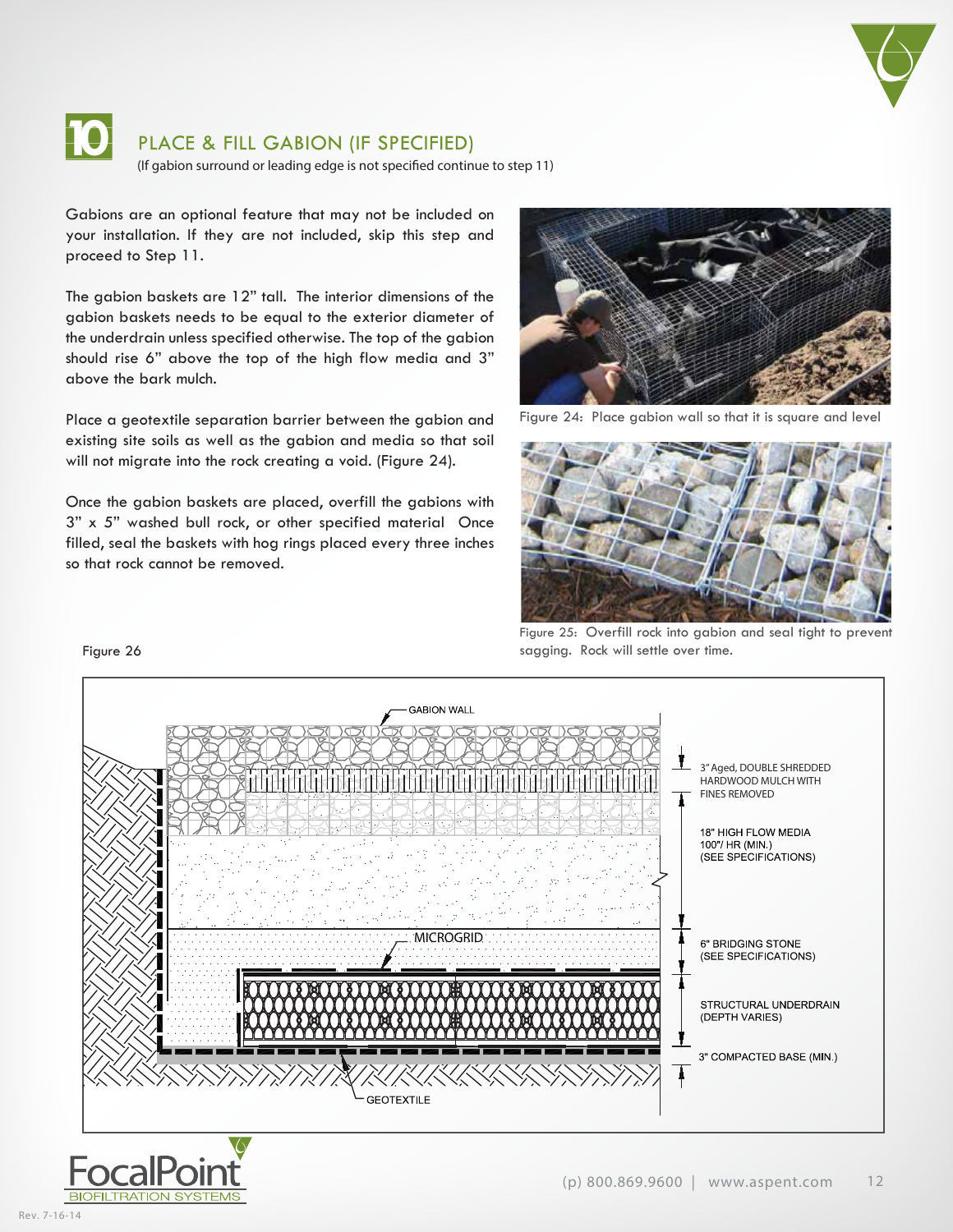

# **11** CAP & SEAL

This step protects the system if it is not to be immediately activated. The system should not be activated (plantings and mulch placed, and stormwater allowed to flow into system) until the surrounding drainage area reaches at least 90% stabilization. Premature activation and/or failure to carry out this 'cap & seal' step may invalidate the warranty on this system.

Protecting the FocalPoint HPMBS during construction is of the utmost importance. The sediment contained in the runoff from

an un-stabilized drainage area may contaminate the biofiltration media, reduce the effectiveness of the FocalPoint HPMBS or cause failure.

Cut an appropriately sized piece of impermeable material (10-33mm) to fit the surface of the media bed. If multiple pieces are required, weld/glue them together to create an impermeable seal over the media bed.

Place the impermeable cover over the media bed.

Pull excess Geotextile Excavation Liner (see step 4) over the top of the FocalPoint System, fully cover the impermeable seal, overlapping the geotextile to fully prevent silt and sediment from reaching the seal and

**WARNING** FAILURE TO INSTALL AND MAINTAIN ADEQUATE ESC PROTECTION FOR THE FOCALPOINT MAY VOID THE WARRANTY AND PERFORMANCE GUARANTEES.



Figure 30: A hose extension added to a blow torch.

**TIP:** If you add a hose extension onto the torch, it makes the procedure much easier.



Figure 29: Geotextile being melted together with a torch.

underlying media. Using a portable blow torch to 'heat weld' the geotextile and prevent the geotextile from moving or opening. You should practice this procedure on scrap material away from the system prior to attempting to do it over the system. Non-woven geotextiles are flammable and you must take extreme caution in doing this so that you do not leave the torch on the geotextile for too long. This procedure will create a perfect seam that will prevent sediment from bypassing the geotextile (Figure 29). If you cut your fabric too short, just make a patch for the uncovered area with another piece of geotextile, welding it all the way around.

Once the system is capped and sealed, use a sign or any other warning mechanism to warn other contractors not to remove the cover until activation is authorized (Figure 31). This will protect the system until final stabilization. Other erosion control mechanisms may be required upstream of the FocalPoint HPMBS such as check dams, erosion control blankets, wattles or other best management practices. Please contact your local Convergent Value Added Reseller for suggestions.



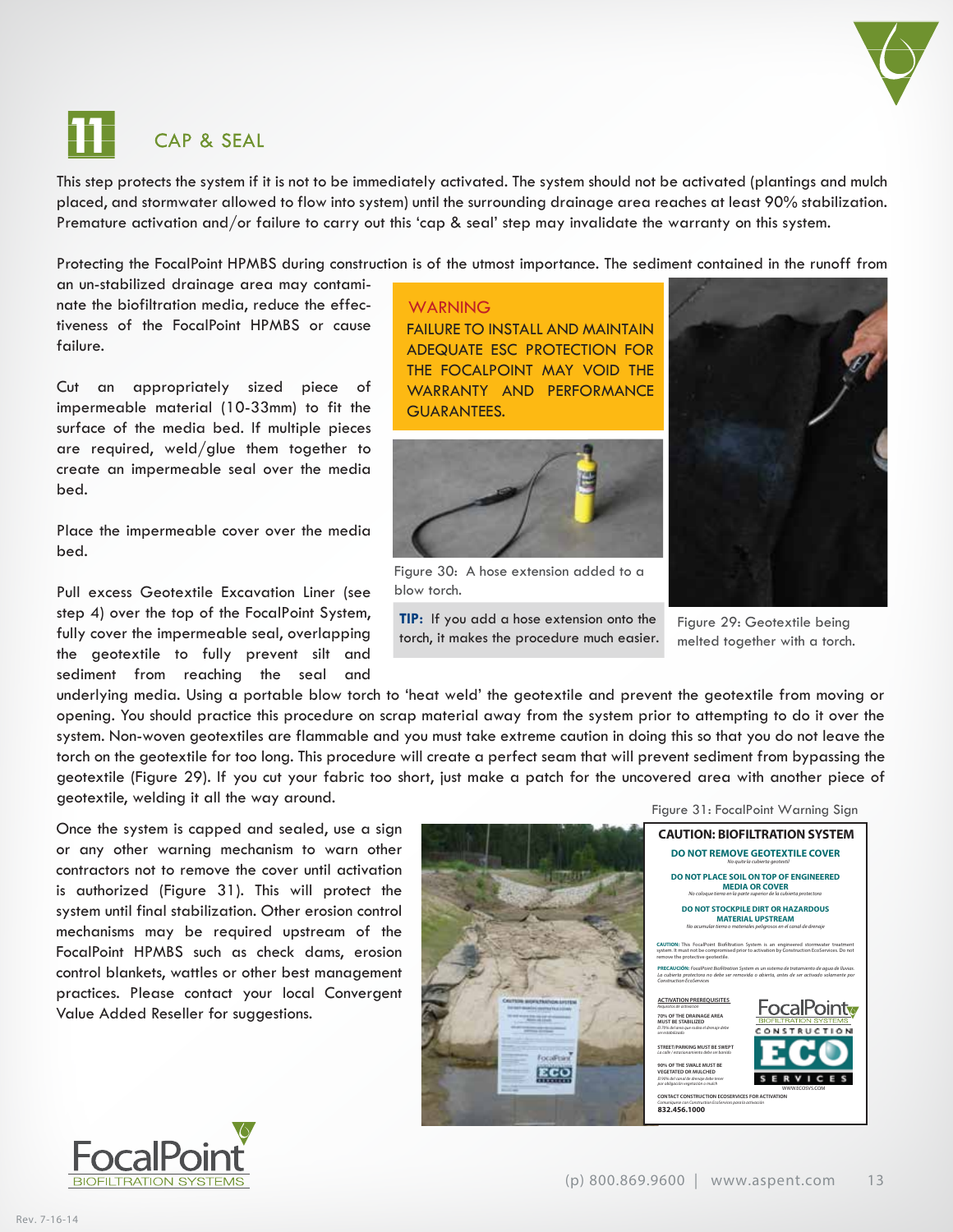



### **12** ACTIVATE THE SYSTEM

Once 90% stabilization has been achieved; contact your local Convergent Water Technologies Value Added Reseller (www.convergentwater.com) for activation. Activation includes removing the protective 'cap and seal' cover on the biofiltration media bed and in situ testing of the media to insure that it meets performance specifications by means of an hydraulic conductivity test. This activation is provided by Convergent's VAR at no additional charge. At this time you may add specified plants to the media bed and the 3" non-floatable mulch layer if indicated (typical).

#### **IMPORTANT:**

The FocalPoint HPMBS should always remain capped until 90% stabilization is achieved and be the last thing planted to ensure that construction sediment does not enter the system.



Figure 33: Planted FocalPoint HPMBS



Figure 32: Protected FocalPoint HPMBS

#### WARNING

FAILURE TO CONFORM TO THIS STEP MAY VOID THE WARRANTY AND PERFORMANCE GUARANTEE. FOR THE FOCALPOINT HPMBS ACTIVATION CHECKLIST, CONTACT YOUR VALUE ADDED RESELLER.

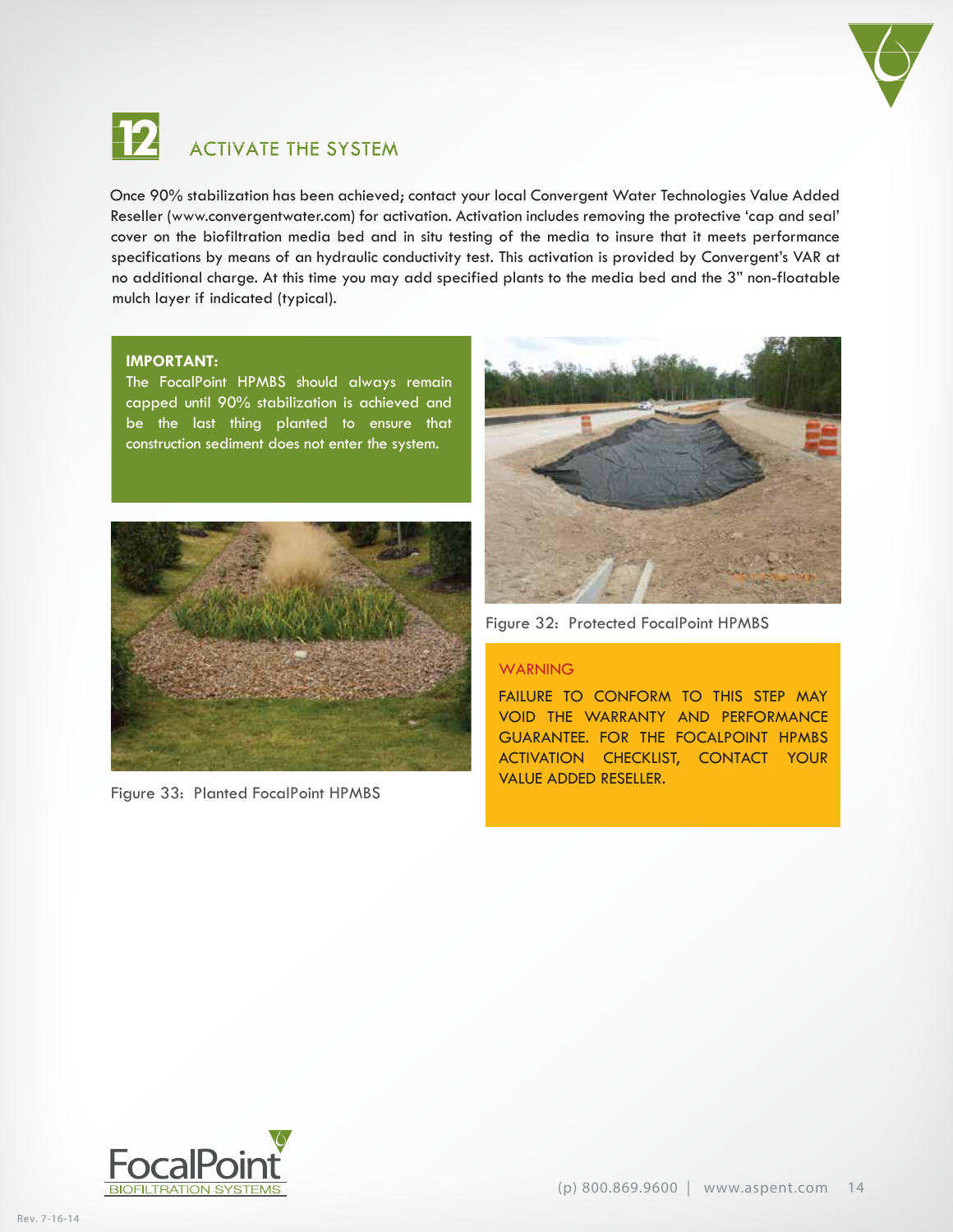

## **13** PLANTINGS & MULCH

## **Placing the Plants:**

1. Dig planting holes the depth of the root ball and two to three times as wide as the root ball. Wide holes encourage horizontal root growth that plants naturally produce.

2. With trees, you must ensure you are not planting too deep!! Don't dig holes deeper than root balls. The media should be placed at the root collar, not above the root collar; otherwise the stem will be vulnerable to disease.

#### **Planting:**

1. Remove plastic containers from container-grown plants. For plants in fiber pots, break away the top or remove the pot entirely.

2. If roots are circling around the root ball exterior, cut through the roots in a few places and remove the first inch of roots and planting material around the root ball. Cutting helps prevent circling roots from eventually girdling the trunk. If roots are not circling, the root ball should still be rubbed to loosen roots and promote growth into the media.

3. Remove tags and labels from plants.

4. Prune broken branches or suckers.

5. Only stake trees with large crowns, or those situated on windy sites or where

| <b>SPACING</b>       |                      |                          |  |  |  |  |
|----------------------|----------------------|--------------------------|--|--|--|--|
| Type of Planting     | <b>Rootball Size</b> | <b>Spacing on Center</b> |  |  |  |  |
| <b>Shrubs</b>        | $<$ 1 gallon         | 24 inches                |  |  |  |  |
| <b>Shrubs</b>        | 5 gallons            | 42 inches                |  |  |  |  |
| <b>Shrubs</b>        | 15 gallon            | 60 inches                |  |  |  |  |
| <b>Clump Grasses</b> |                      | 24 inches                |  |  |  |  |
| <b>Small Trees</b>   |                      | 12 feet                  |  |  |  |  |

people may push them over. Stake for a maximum of one year. Allow trees a slight amount of flex rather than holding them rigidly in place. Use guying or attach material that won't damage the bark. To prevent trunk girdling, remove all guying material after one year. Insure that stakes do not penetrate the bridging stone or underlying modular drainage system.

6. Plants should be watered at planting, especially during drought periods.

#### **DO NOT:**

**Mulch in excess of 3 inches** 

- **Compact media around the root** ball
- Do not use annuals
- Keep in mind that some perennials (i.e. daylilies, hostas, etc…) die back in fall and re-emerge in spring. If you want greenery year round, be mindful of the perennials used.

#### **Mulching:**

Cover the exposed root ball top with mulch. No mulch volcanoes! Mulch should not touch the plant base because it can hold too much moisture and invite disease and insects. Evenly place 3 inches of double shredded, aged hardwood mulch which has been screened to remove fines, on the surface of the media (if specified).

#### **Erosion Control:**

Where water is entering a focal point in one location, be sure to place erosion control stones or other scour prevention BMP to prevent scouring

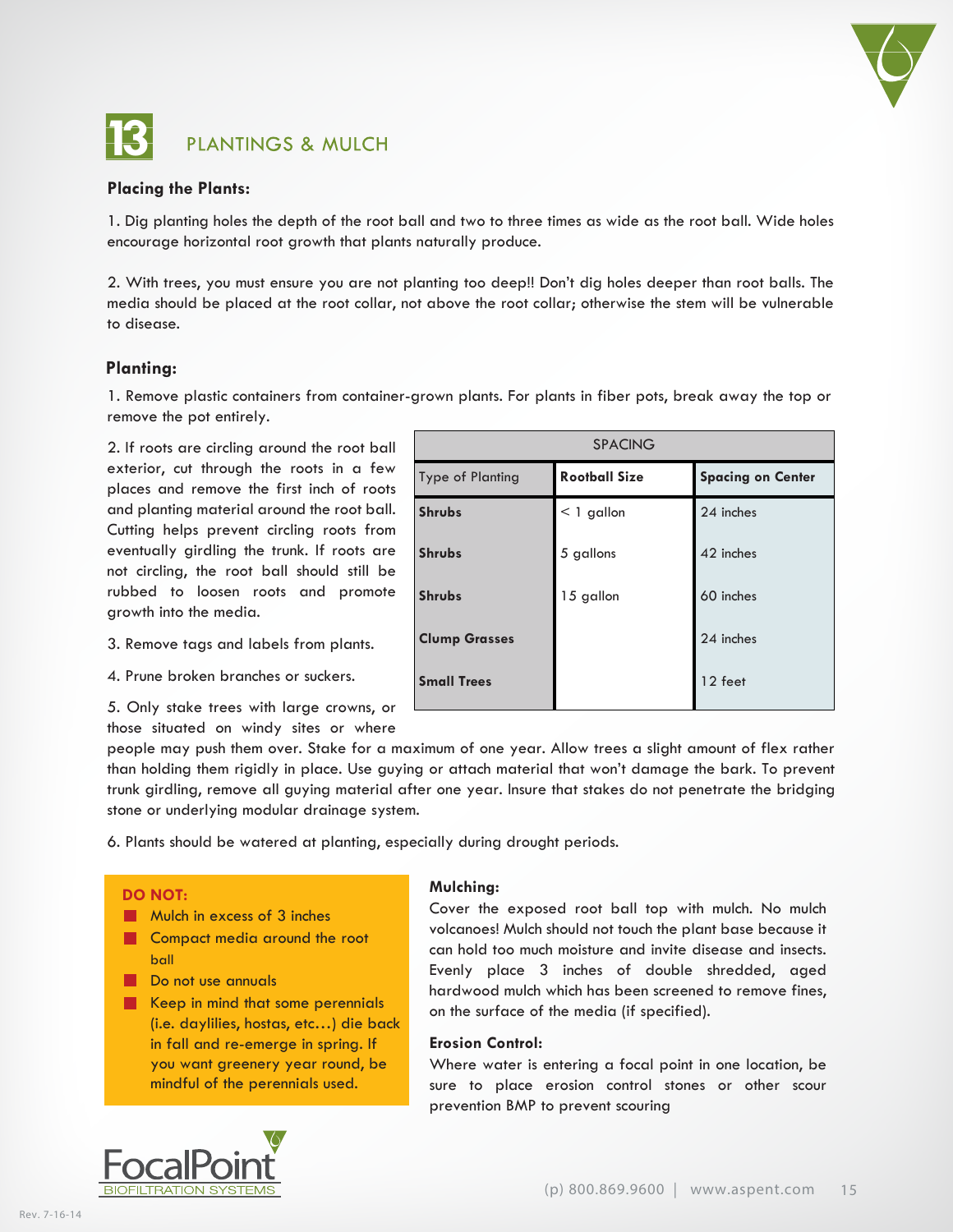

### **14** PERFORMANCE VERIFICATION

The Rub-I Infiltrometer is the most effective way to field verify engineered soil performance, construction and long term verification of performance. The Rub-I was designed to test the effectiveness of high flow soils and to ensure post control. Current ASTM standards for infiltration testing are not valid for flow rates exceeding 16 in/hr. To ensure the highest level of effectiveness, Convergent specifies that the FocalPoint HPMBS be tested within 60 days of installation and we recommend the system be tested annually thereafter to provide ongoing quality assurance.

#### **Objective:**

To provide as-built confirmation of proper installation and hydraulic performance, to meet minimum high flow rate Infiltration rate requirements, of bioretention media on newly-placed bioretention systems. This procedure measures the entire media profile under saturated conditions to insure a reliable and accurate result.

#### **Example Site Test Layout and Design Schematic:**

#### $(FSA = filter surface area, DA = drainage area)$

For bioretention systems with a surface area less than 538 sf, in situ hydraulic testing should be conducted at one to

three points that are spatially distributed. For systems with a surface area greater than 50 sf, an extra monitoring point should be added for every additional 1076 sf. (Values are based on recommendations from the Facility for Advancing Water Biofiltration.) Testing should be performed near the perimeter since this is the area most likely to be impacted by sediment in the runoff.



#### Figure 1: Site Layou X 43.5ft Media Depth (inches) Max Drawdown Time (min:sec) 12 16 14 18 20 22  $24$ 26 28 30 32 34 36 18:18 21:24 24:18 27:00 29:30 31:54 34:06 36:12 38:12 40:00 41:42 43:24 44:54 38 46:18 40 47:42 42 49:00 44 50:12 46 51:24 48 52:30

 $X \qquad \qquad \qquad \times \qquad \bigg\downarrow$  10 ft

#### **Test Methodology:**

In an area near the location you plan to test, gently scrape away any material covering (e.g. mulch, gravel, leaves) filter media surface and confirm media profile depth by using a shovel to dig to under drain stone and place measuring tape in hole to determine depth from top of under drain stone to top of media bed. A flash light may be needed to ensure the under drain stone has been reached before a depth measurement is taken. Make every effort to minimize disturbance of surrounding media and underlying bridging stone.